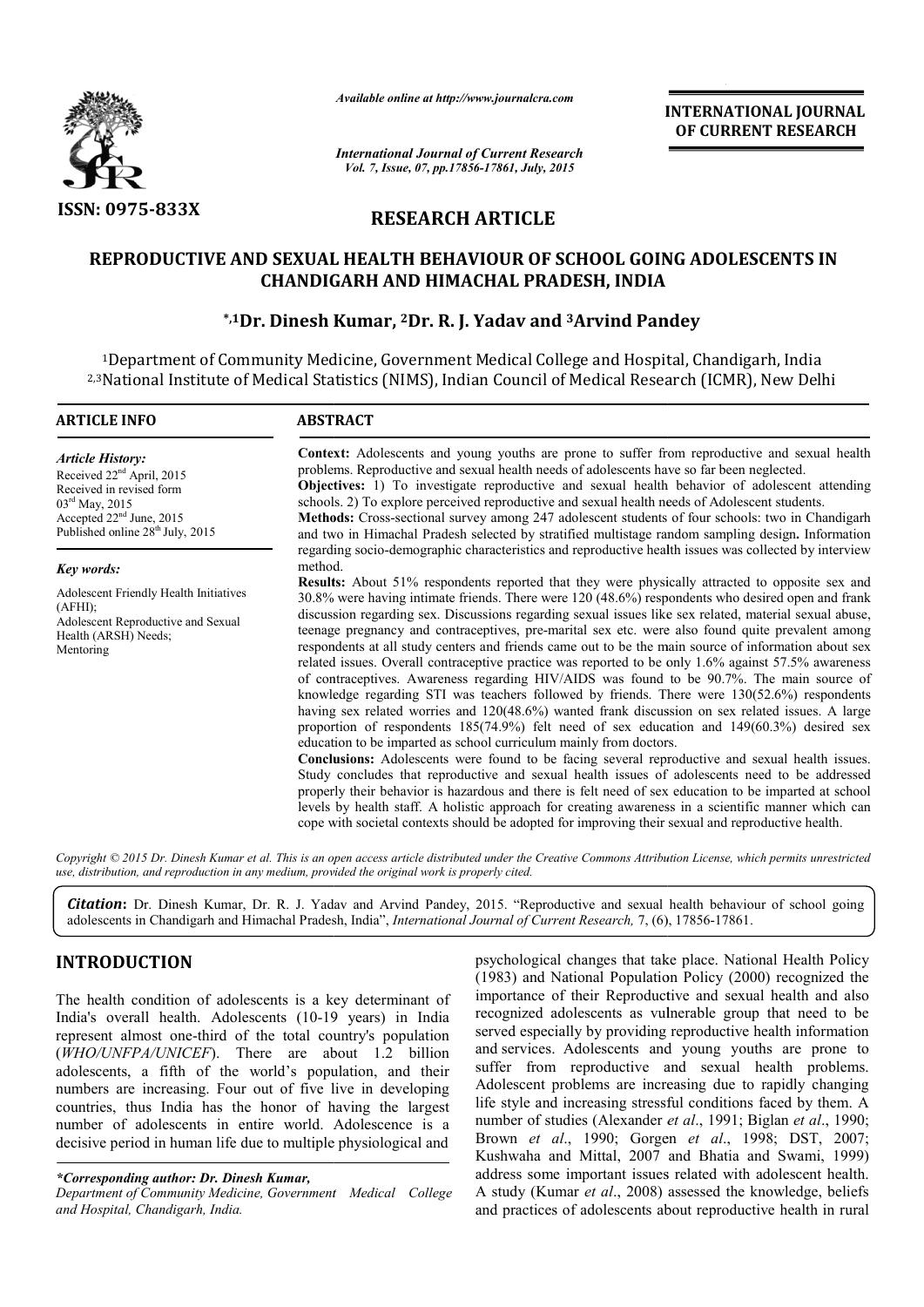areas of district Sirmaur, Himachal Pradesh. Studies indicate that while adolescent's attitude towards premarital sex are becoming more liberal, their awareness of contraceptives remains poor (Verma, 1995 and Verma *et al*., 1997). The adolescent's vulnerability to RTIs and STIs can be attributed to the early onset of sexual activity and failure to use barrier contraceptives. National Family Health Survey (NFHS-3) survey conducted by IIPS Mumbai, India reported prevalence of teenage pregnancy to be about 16%. The prevalence of RTIs has been observed to be as high as 70% among unmarried adolescent girls in Kolkata (Ram *et al*., 2006). Studies conducted in different parts of the country shows that sexual behavior among unmarried adolescents is on the rise, especially in the urban areas where an estimated 20-25% of unmarried young males and 6-10% of unmarried young females have experienced premarital sex (Rakesh, 1992; Savara and Shridhar, 1993 and Rangaiyan, 1996). Status of reproductive and sexual behavior and unmet reproductive health needs among adolescents of Rajasthan has been discussed in a study (Nutan *et al*., 2009).

There is an "unmet need" for reproductive and sexual healthcare of adolescents. Status of reproductive and sexual behavior and unmet reproductive health needs among adolescents of Rajasthan has been discussed in a study (Nutan *et al*., 2009). Kushwaha and Mittal (2007) studied the knowledge and attitude of adolescents but their study was confined to out- of school adolescents attending some training program. Other studies (Nair *et al*., 2007; Singh, 2006 and Puri and Kapoor, 2006) available on related topics have their own limitations.

Health needs of adolescents have so far been neglected in spite of forming the most dynamic, creative, productive and enthusiastic sub-group by them as there is relatively less morbidity and mortality in this age group. The main barrier for the adolescents is the unavailability of reproductive health (RH) services (Suneth *et al*., 2008). The adolescent poses a distinct array of reproductive and sexual health challenges. These challenges include the consequences of early marriage, unwanted pregnancy, unsafe abortions, high-risk behavior, lack of awareness about contraception unwanted pregnancy and reproductive health issues, reproductive tract infections (RTIs) and sexually transmitted infections (STIs) including HIV/AIDS and non-consensual sex.

Reproductive Health services under the public sector are more oriented towards adult married women. Adolescent sexual and reproductive health education is still a neglected issue in many countries (Santelli *et al*., 2003). Among college students in Mumbai Some 47%of male participants and 13% of female respondents had had any sexual experience with a member of opposite sex; 26% and 3%, respectively, had had intercourse (Leena Abrahm and Anil Kumar, 1999). Aggarwal *et al* (2000) studied the knowledge, attitude and sexual behavior of adolescents of medical college students in India. According to the National Family Health Survey (NFHS-3) findings, only 14.1% (14.7% urban versus 13.9% rural) of unmarried sexually active adolescent's females used a contraceptive. In a study, only four in ten students from Delhi University reported occasional condom use during sexual intercourse (Sachdev,

1998). The literatures shows that adolescents often lack basic RH information, knowledge, experience, and are less comfortable accessing reproductive and sexual health services than adults. These problems have not yet received proper attention in our country. Also, true prevalence rates of these problems in the target group are not available. Therefore present study was conducted with the objectives:

#### **Objectives**

- To investigate reproductive and sexual health behavior of adolescent attending schools.
- To explore perceived reproductive and sexual health needs of Adolescent students.

#### **METHODS**

For the purpose of studying reproductive and sexual behavior problems of adolescent students, four schools: two in Chandigarh and two in Himachal Pradesh (Districts Mandi and Hamirpur), India were randomly selected by stratified multistage random sampling design. A Cross-sectional survey among adolescent students of selected schools was conducted during November 2012 to February 2013. Sample size was decided on the basis of feasibility keeping in view the time constrains of the survey. Only those respondents whose parents gave consent and they were also willing to take part in the study were included. Prior permission from Principals of selected schools was also taken. Survey included qualitative as well as quantitative aspects in reproductive and sexual health related domains of adolescents. Information collected from adolescents from schools by personal interview method included socio-demographic characteristics (age, gender, literacy status of respondents as well as of parents, religion, type of family, family environment, occupation of parents, socio-economic status etc.). Other variables included peer behavior, sexual aspects, reproductive health awareness etc. Data were analyzed by simple describing percentages using SPSS-16 software. Interviews were conducted in privacy ensuring confidentiality with prior consents.

#### **RESULTS**

Survey was conducted among 247 adolescent students: 136(55.1%) males and 111(44.9%) females from four coeducational institutions located in Chandigarh and Himachal Pradesh, India. Two schools from each region were selected. There were 153 students from Chandigarh and 94 students from Himachal Pradesh. All respondents were. There were 136 (55.1%) males and 111(44.95) females. Sociodemographic characteristics of selected respondents are shown in Table 1. Respondents represented different economic classes mostly Hindus and there were 81(32.8 %) of Hindi medium and 166(67.2%) from English medium schools. Information regarding reproductive health issues is shown in Table 2. Awareness regarding legal age at marriage was high and comparatively more regarding legal age of marriage for girls. About 51% respondents reported that they were physically attracted to opposite sex and 30.8% were having intimate friends, more so for respondents of Chandigarh. There were 171(69.2%) respondents who reported to have exposure to sex related material.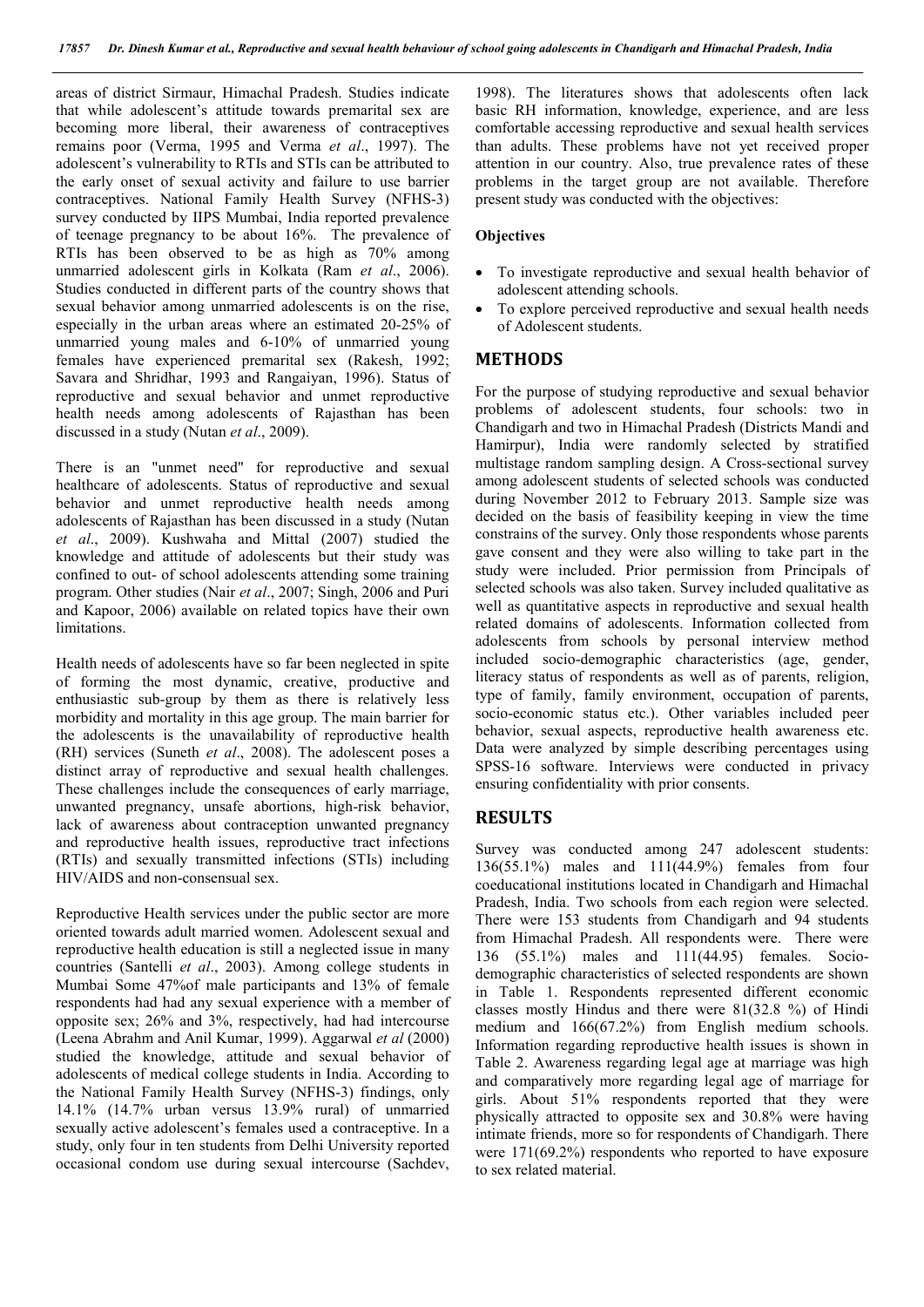| Age in years<br>$13 - 14$<br>14<br>5.7<br>$14-17$<br>184<br>74.5<br>18-19<br>49<br>19.8<br>Gender<br>136<br>55.1<br>Male<br>44.9<br>Female<br>111<br>Religion<br>217<br>87.9<br>Hindu<br>Muslim<br>9<br>3.6<br>7.7<br>Sikh<br>19<br>2<br>0.8<br>Others<br><b>Type of Family</b><br>36.4<br>Joint<br>90<br>Nuclear<br>149<br>60.3<br>8<br>3.2<br>Extended<br><b>Educational status of Father</b><br>4.5<br>Illiterate/Just-literate<br>11<br>28<br>11.3<br>Primary<br>41<br>16.6<br>Middle<br>82<br>High School<br>33.2<br>23<br>Intermediate<br>9.3<br>38<br>15.4<br>Graduate<br>24<br>9.7<br>Post Graduate and others<br><b>Educational Status of Mother</b><br>58<br>Illiterate/Just-literate<br>23.5<br>32<br>13.0<br>Primary<br>51<br>Middle<br>20.6<br>56<br>High School<br>22.7<br>Intermediate<br>12<br>4.9<br>26<br>Graduate<br>10.5<br>12<br>4.8<br>Post Graduate and others<br><b>Occupation of Father</b><br>Service<br>103<br>41.7<br><b>Business</b><br>63<br>25.5<br>29<br>11.7<br>Labourer<br>21<br>8.5<br>Skilled worker<br>Unemployed<br><b>Occupation of Mother</b><br>Housewife<br>215<br>87.1<br>32<br>12.9<br>Working<br><b>Medium of Education</b><br>Hindi<br>81<br>32.8<br>67.2<br>166<br>English | Characteristic        | Total | $\frac{0}{0}$ |
|---------------------------------------------------------------------------------------------------------------------------------------------------------------------------------------------------------------------------------------------------------------------------------------------------------------------------------------------------------------------------------------------------------------------------------------------------------------------------------------------------------------------------------------------------------------------------------------------------------------------------------------------------------------------------------------------------------------------------------------------------------------------------------------------------------------------------------------------------------------------------------------------------------------------------------------------------------------------------------------------------------------------------------------------------------------------------------------------------------------------------------------------------------------------------------------------------------------------------|-----------------------|-------|---------------|
|                                                                                                                                                                                                                                                                                                                                                                                                                                                                                                                                                                                                                                                                                                                                                                                                                                                                                                                                                                                                                                                                                                                                                                                                                           |                       |       |               |
|                                                                                                                                                                                                                                                                                                                                                                                                                                                                                                                                                                                                                                                                                                                                                                                                                                                                                                                                                                                                                                                                                                                                                                                                                           |                       |       |               |
|                                                                                                                                                                                                                                                                                                                                                                                                                                                                                                                                                                                                                                                                                                                                                                                                                                                                                                                                                                                                                                                                                                                                                                                                                           |                       |       |               |
|                                                                                                                                                                                                                                                                                                                                                                                                                                                                                                                                                                                                                                                                                                                                                                                                                                                                                                                                                                                                                                                                                                                                                                                                                           |                       |       |               |
|                                                                                                                                                                                                                                                                                                                                                                                                                                                                                                                                                                                                                                                                                                                                                                                                                                                                                                                                                                                                                                                                                                                                                                                                                           |                       |       |               |
|                                                                                                                                                                                                                                                                                                                                                                                                                                                                                                                                                                                                                                                                                                                                                                                                                                                                                                                                                                                                                                                                                                                                                                                                                           |                       |       |               |
|                                                                                                                                                                                                                                                                                                                                                                                                                                                                                                                                                                                                                                                                                                                                                                                                                                                                                                                                                                                                                                                                                                                                                                                                                           |                       |       |               |
|                                                                                                                                                                                                                                                                                                                                                                                                                                                                                                                                                                                                                                                                                                                                                                                                                                                                                                                                                                                                                                                                                                                                                                                                                           |                       |       |               |
|                                                                                                                                                                                                                                                                                                                                                                                                                                                                                                                                                                                                                                                                                                                                                                                                                                                                                                                                                                                                                                                                                                                                                                                                                           |                       |       |               |
|                                                                                                                                                                                                                                                                                                                                                                                                                                                                                                                                                                                                                                                                                                                                                                                                                                                                                                                                                                                                                                                                                                                                                                                                                           |                       |       |               |
|                                                                                                                                                                                                                                                                                                                                                                                                                                                                                                                                                                                                                                                                                                                                                                                                                                                                                                                                                                                                                                                                                                                                                                                                                           |                       |       |               |
|                                                                                                                                                                                                                                                                                                                                                                                                                                                                                                                                                                                                                                                                                                                                                                                                                                                                                                                                                                                                                                                                                                                                                                                                                           |                       |       |               |
|                                                                                                                                                                                                                                                                                                                                                                                                                                                                                                                                                                                                                                                                                                                                                                                                                                                                                                                                                                                                                                                                                                                                                                                                                           |                       |       |               |
|                                                                                                                                                                                                                                                                                                                                                                                                                                                                                                                                                                                                                                                                                                                                                                                                                                                                                                                                                                                                                                                                                                                                                                                                                           |                       |       |               |
|                                                                                                                                                                                                                                                                                                                                                                                                                                                                                                                                                                                                                                                                                                                                                                                                                                                                                                                                                                                                                                                                                                                                                                                                                           |                       |       |               |
|                                                                                                                                                                                                                                                                                                                                                                                                                                                                                                                                                                                                                                                                                                                                                                                                                                                                                                                                                                                                                                                                                                                                                                                                                           |                       |       |               |
|                                                                                                                                                                                                                                                                                                                                                                                                                                                                                                                                                                                                                                                                                                                                                                                                                                                                                                                                                                                                                                                                                                                                                                                                                           |                       |       |               |
|                                                                                                                                                                                                                                                                                                                                                                                                                                                                                                                                                                                                                                                                                                                                                                                                                                                                                                                                                                                                                                                                                                                                                                                                                           |                       |       |               |
|                                                                                                                                                                                                                                                                                                                                                                                                                                                                                                                                                                                                                                                                                                                                                                                                                                                                                                                                                                                                                                                                                                                                                                                                                           |                       |       |               |
|                                                                                                                                                                                                                                                                                                                                                                                                                                                                                                                                                                                                                                                                                                                                                                                                                                                                                                                                                                                                                                                                                                                                                                                                                           |                       |       |               |
|                                                                                                                                                                                                                                                                                                                                                                                                                                                                                                                                                                                                                                                                                                                                                                                                                                                                                                                                                                                                                                                                                                                                                                                                                           |                       |       |               |
|                                                                                                                                                                                                                                                                                                                                                                                                                                                                                                                                                                                                                                                                                                                                                                                                                                                                                                                                                                                                                                                                                                                                                                                                                           |                       |       |               |
|                                                                                                                                                                                                                                                                                                                                                                                                                                                                                                                                                                                                                                                                                                                                                                                                                                                                                                                                                                                                                                                                                                                                                                                                                           |                       |       |               |
|                                                                                                                                                                                                                                                                                                                                                                                                                                                                                                                                                                                                                                                                                                                                                                                                                                                                                                                                                                                                                                                                                                                                                                                                                           |                       |       |               |
|                                                                                                                                                                                                                                                                                                                                                                                                                                                                                                                                                                                                                                                                                                                                                                                                                                                                                                                                                                                                                                                                                                                                                                                                                           |                       |       |               |
|                                                                                                                                                                                                                                                                                                                                                                                                                                                                                                                                                                                                                                                                                                                                                                                                                                                                                                                                                                                                                                                                                                                                                                                                                           |                       |       |               |
|                                                                                                                                                                                                                                                                                                                                                                                                                                                                                                                                                                                                                                                                                                                                                                                                                                                                                                                                                                                                                                                                                                                                                                                                                           |                       |       |               |
|                                                                                                                                                                                                                                                                                                                                                                                                                                                                                                                                                                                                                                                                                                                                                                                                                                                                                                                                                                                                                                                                                                                                                                                                                           |                       |       |               |
|                                                                                                                                                                                                                                                                                                                                                                                                                                                                                                                                                                                                                                                                                                                                                                                                                                                                                                                                                                                                                                                                                                                                                                                                                           |                       |       |               |
|                                                                                                                                                                                                                                                                                                                                                                                                                                                                                                                                                                                                                                                                                                                                                                                                                                                                                                                                                                                                                                                                                                                                                                                                                           |                       |       |               |
|                                                                                                                                                                                                                                                                                                                                                                                                                                                                                                                                                                                                                                                                                                                                                                                                                                                                                                                                                                                                                                                                                                                                                                                                                           |                       |       |               |
|                                                                                                                                                                                                                                                                                                                                                                                                                                                                                                                                                                                                                                                                                                                                                                                                                                                                                                                                                                                                                                                                                                                                                                                                                           |                       |       |               |
|                                                                                                                                                                                                                                                                                                                                                                                                                                                                                                                                                                                                                                                                                                                                                                                                                                                                                                                                                                                                                                                                                                                                                                                                                           |                       |       |               |
|                                                                                                                                                                                                                                                                                                                                                                                                                                                                                                                                                                                                                                                                                                                                                                                                                                                                                                                                                                                                                                                                                                                                                                                                                           |                       |       |               |
|                                                                                                                                                                                                                                                                                                                                                                                                                                                                                                                                                                                                                                                                                                                                                                                                                                                                                                                                                                                                                                                                                                                                                                                                                           |                       |       |               |
|                                                                                                                                                                                                                                                                                                                                                                                                                                                                                                                                                                                                                                                                                                                                                                                                                                                                                                                                                                                                                                                                                                                                                                                                                           |                       |       |               |
|                                                                                                                                                                                                                                                                                                                                                                                                                                                                                                                                                                                                                                                                                                                                                                                                                                                                                                                                                                                                                                                                                                                                                                                                                           |                       |       |               |
|                                                                                                                                                                                                                                                                                                                                                                                                                                                                                                                                                                                                                                                                                                                                                                                                                                                                                                                                                                                                                                                                                                                                                                                                                           |                       |       |               |
|                                                                                                                                                                                                                                                                                                                                                                                                                                                                                                                                                                                                                                                                                                                                                                                                                                                                                                                                                                                                                                                                                                                                                                                                                           |                       |       |               |
|                                                                                                                                                                                                                                                                                                                                                                                                                                                                                                                                                                                                                                                                                                                                                                                                                                                                                                                                                                                                                                                                                                                                                                                                                           |                       |       |               |
|                                                                                                                                                                                                                                                                                                                                                                                                                                                                                                                                                                                                                                                                                                                                                                                                                                                                                                                                                                                                                                                                                                                                                                                                                           |                       |       |               |
|                                                                                                                                                                                                                                                                                                                                                                                                                                                                                                                                                                                                                                                                                                                                                                                                                                                                                                                                                                                                                                                                                                                                                                                                                           |                       |       |               |
|                                                                                                                                                                                                                                                                                                                                                                                                                                                                                                                                                                                                                                                                                                                                                                                                                                                                                                                                                                                                                                                                                                                                                                                                                           |                       |       |               |
|                                                                                                                                                                                                                                                                                                                                                                                                                                                                                                                                                                                                                                                                                                                                                                                                                                                                                                                                                                                                                                                                                                                                                                                                                           |                       |       |               |
|                                                                                                                                                                                                                                                                                                                                                                                                                                                                                                                                                                                                                                                                                                                                                                                                                                                                                                                                                                                                                                                                                                                                                                                                                           | <b>Type of school</b> |       |               |
| 82.2<br>Government<br>203                                                                                                                                                                                                                                                                                                                                                                                                                                                                                                                                                                                                                                                                                                                                                                                                                                                                                                                                                                                                                                                                                                                                                                                                 |                       |       |               |
| 44<br>17.8<br>Private                                                                                                                                                                                                                                                                                                                                                                                                                                                                                                                                                                                                                                                                                                                                                                                                                                                                                                                                                                                                                                                                                                                                                                                                     |                       |       |               |
| 247<br>100.0<br>Overall                                                                                                                                                                                                                                                                                                                                                                                                                                                                                                                                                                                                                                                                                                                                                                                                                                                                                                                                                                                                                                                                                                                                                                                                   |                       |       |               |

There were 120 (48.6%) respondents who desired open and frank discussion regarding sex and this prevalence was found to be maximum among respondents at study center II and lowest at study center IV. The reported prevalence of sexual intercourse was only 1.6% (4.1% at study center I and 2.5% at study center II and zero prevalence at study center III and IV). Discussions regarding sexual issues like sex related, material sexual abuse, teenage pregnancy and contraceptives, premarital sex etc. were also found quite prevalent among respondents at all study centers and friends came out to be the main source of information about sex related issues. Regarding contraceptive behavior of respondents presented in this table, overall 47 (57.5%) respondents were aware of contraceptives. Contraceptive awareness level was the highest (94.0%) at study center IV. However, the reported overall contraceptive use was only 1.6% among all respondents. Awareness regarding emergency contraception was found to be quite high (46.6%). Maximum awareness for spacing methods was 50.2% of condoms and 34.4% of copper-T.

Awareness regarding HIV/AIDS was found to be 90.7% whereas; awareness about other sexually transmits disease found very low. Awareness regarding modes of transmission of HIV/AIDS was not found to be satisfactory. The main source of knowledge regarding STI was teachers followed by friends. There were 130(52.6%) respondents having sex related worries and  $120(48.6%)$  wanted frank discussion on sex related issues. A large proportion of respondents 185(74.9%) felt need of sex education and 149(60.3%) desired sex education to be imparted as school curriculum mainly from doctors. Teachers were the least preferred source of imparting sex education.

## **DISCUSSION**

Young people want to try new things, including sexual activities, often feeling invulnerable to negative consequences. About 51% respondents reported in the present study that they were physically attracted to opposite sex and about 31% were having intimate friends and about 53% respondents having sex related worries. Seventy two percent girls and 56% boys reported reproductive health problems during survey in an earlier study (Joshi *et al*., 2006).

|                                      | Chandigarh      |                 | Himachal Pradesh |                 | Overall Total |
|--------------------------------------|-----------------|-----------------|------------------|-----------------|---------------|
| Reproductive Health Issue            | Study Centre -I | Study Centre-II | Study Centre-III | Study Centre-IV | $(N=247)$     |
|                                      | $(N=74)$        | $(N=79)$        | $(N=44)$         | $(N=50)$        |               |
| Legal age of marriage                |                 |                 |                  |                 |               |
| For Boys                             | 58(78.4)        | 69(87.3)        | 42(95.5)         | 50(100.0)       | 219(88.7)     |
| For Girls                            | 73(98.6)        | 73(92.4)        | 42(95.5)         | 50(100.0)       | 238 (96.4)    |
| Physically attracted to opposite sex |                 |                 |                  |                 |               |
| Never                                | 18(24.3)        | 19(24.1)        | 11(25.0)         | 27(54.0)        | 75(30.4)      |
| Sometimes                            | 33(44.6)        | 42(53.2)        | 14(31.8)         | 16(32.0)        | 105(42.5)     |
| Often                                | 8(10.8)         | 7(8.9)          | $\Omega$         | 6(12.0)         | 21(8.5)       |
| Not sure                             | 15(20.3)        | 4(5.1)          | 18(40.9)         |                 | 37(15.6)      |
| Have intimate friends                | 42(56.8)        | 17(21.5)        | 7(15.9)          | 10(20.0)        | 76(30.8)      |
| Want open and frank discussion       | 32(43.2)        | 47(59.5)        | 22(50.0)         | 19(38.0)        | 120(48.6)     |
| Discussion with somebody regarding   |                 |                 |                  |                 |               |
| Exposure to sex related material     | 61(82.4)        | 55(69.6)        | 40(90.9)         | 15(30.0)        | 171(69.2)     |
| Sexual intercourse                   | 22(29.7)        | 58(73.4)        | 39(88.6)         | 20(40.0)        | 139(56.3)     |
| Sexual abuse                         | 62(83.8)        | 60(75.9)        | 40(90.9)         | 45(90.0)        | 207(83.8)     |
| Teenage pregnancy                    | 37(50.0)        | 50(63.3)        | 22(50.0)         | 45(90.0)        | 154(62.3)     |
| Contraceptives                       | 15(20.3)        | 54(68.4)        | 27(61.4)         | 16(32.0)        | 112(45.3)     |
| Emergency contraceptives             | 18(24.3)        | 34(43.0)        | 30(68.2)         | 22(44.0)        | 104(42.1)     |
| Premarital sex                       | 32(43.2)        | 39(49.4)        | 18(40.9)         | 23(46.0)        | 112(45.3)     |
| Nightfall wet drop                   | 13(17.6)        | 18(22.8)        | 1(2.3)           | 14(28.0)        | 46(18.6)      |
| Sexual offences                      | $\Omega$        | 7(8.9)          | 0                | 0               | 7(2.8)        |

*……………….Continue*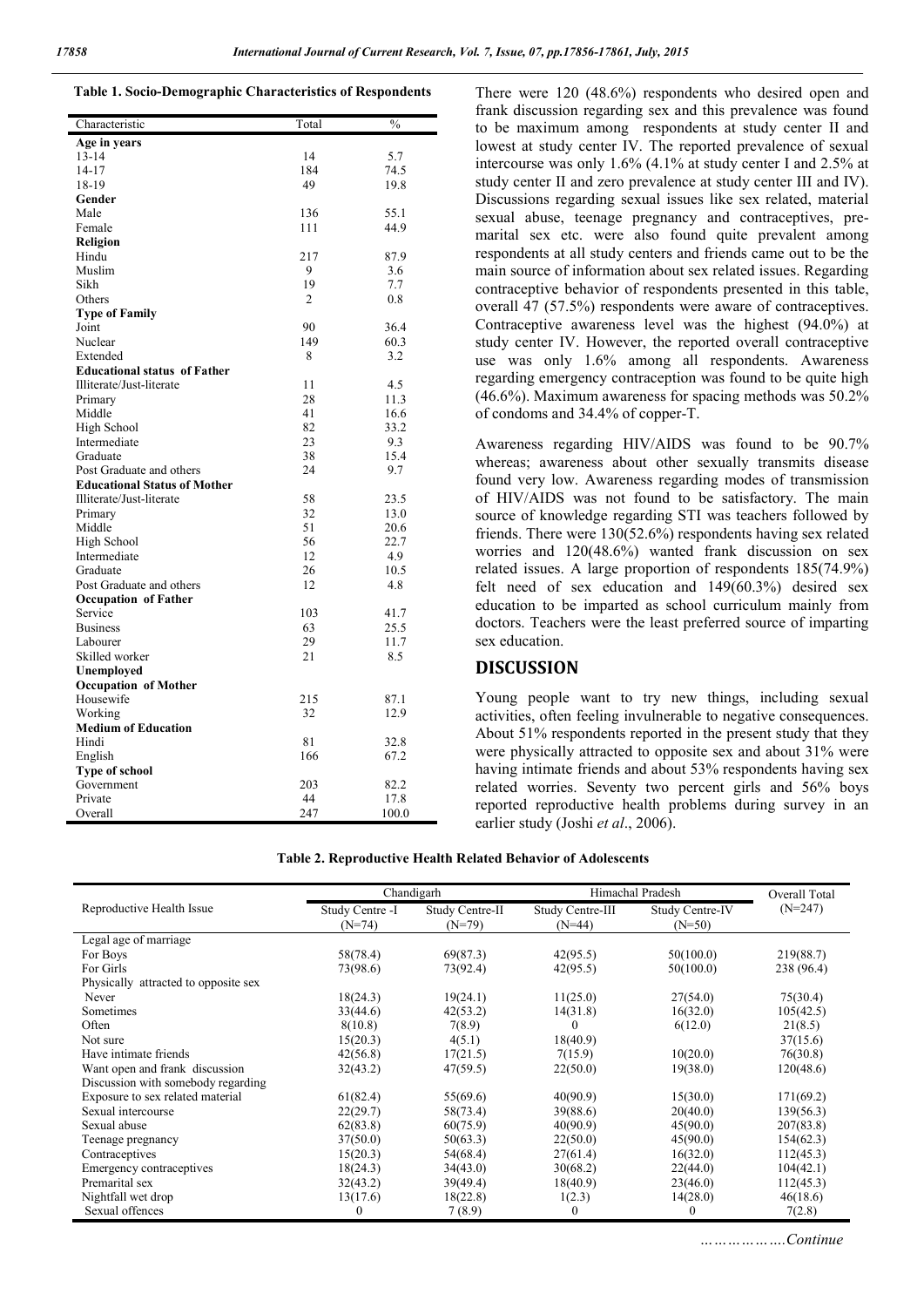| Source of sexual awareness<br>Friend                     | 51 (83.6)    | 37(67.2)         | 9(22.5)          | 15(100.0)        | 112(65.4) |
|----------------------------------------------------------|--------------|------------------|------------------|------------------|-----------|
| Family member specify                                    | 0(0)         | 2(3.63)          | 0(0)             | 0(0)             | 2(1.1)    |
| Magazine/News paper                                      | 1(1.6)       | 10(18.18)        | 2(5.0)           | 0(0)             | 13(7.6)   |
| Teacher                                                  | 8(13.1)      | 5(9.09)          | 27(67.5)         | 1(6.66)          | 41(23.9)  |
| Mass Media/Internet                                      | 0(0)         | 3(5.45)          | 1(2.5)           | 0(0)             | 4(2.33)   |
| Others                                                   |              |                  | 0                | $\boldsymbol{0}$ |           |
|                                                          | 0(0)         | 1(1.81)          |                  |                  | 1(0.58)   |
| Source of information about pre-marital sex              | 29(90.6)     |                  |                  | 22(95.6)         |           |
| Friend                                                   |              | 4(10.2)          | 3(16.6)          |                  | 85 (75.8) |
| Family member specify                                    | 0(0)         | 1(2.5)           | 5(27.7)          | 0(0)             | 6(5.3)    |
| Magazine/News paper                                      | 2(6.2)       | 5(12.8)          | 0(0)             | 1(4.3)           | 8(7.1)    |
| Teacher                                                  | 0(0)         | 0(0)             | 5(27.7)          | 2(8.6)           | 7(6.2)    |
| Mass Media/Internet                                      | 1(3.1)       | 4(10.2)          | 8(44.4)          | 0(0)             | 13(11.6)  |
| Others                                                   | 0(0)         | 1(2.5)           | 1(5.55)          | 0(0)             | 2(1.7)    |
| Have knowledge about contraceptive                       | 32(43.2)     | 46(58.2)         | 22(50.0)         | 47(94.0)         | 147(59.5) |
| Awareness of contraceptive methods                       |              |                  |                  |                  |           |
| Condom                                                   | 23(31.1)     | 45(57.0)         | 21(47.7)         | 35(70.0)         | 124(50.2) |
| Oral contraceptive                                       | 15(20.3)     | 25(31.6)         | 11(25.0)         | 30(60.0)         | 81(32.8)  |
| Pills                                                    | 16(21.7)     | 18(22.8)         | 11(25.0)         | 22(44.0)         | 65(26.7)  |
| Copper-T                                                 | 6(8.1)       | 27(34.2)         | 14(31.8)         | 38(76.0)         | 85(34.4)  |
| Tubectomy / Vasectomy                                    | 10(13.5)     | 21(26.6)         | 10(22.7)         | 10(20.0)         | 51(20.6)  |
| Emergency contraceptives                                 | 24 (32.4)    | 39(49.4)         | 16(36.4)         | 36(72.0)         | 115(46.6) |
| Any other                                                | 2(2.7)       | $\boldsymbol{0}$ | $\boldsymbol{0}$ | $\boldsymbol{0}$ | 2(0.8)    |
| Ever use of contraceptive                                | 3(4.1)       | 2(2.5)           | $\boldsymbol{0}$ | $\boldsymbol{0}$ | 4(1.6)    |
| Awareness of STI                                         |              |                  |                  |                  |           |
| <b>HIV/AIDS</b>                                          | 70 (94.6)    | 66(83.5)         | 41(93.2)         | 47(94.0)         | 224(90.7) |
| Gonorrhea                                                | 1(1.4)       | 9(11.4)          | 2(4.5)           | 9(18.0)          | 21(8.5)   |
| Syphilis                                                 | 3(4.1)       | 10(12.7)         | 1(2.3)           | 1(2.0)           | 15(6.1)   |
| Leucorrhoea                                              | 1(1.4)       | 4(5.1)           | $\boldsymbol{0}$ | 9(18.0)          | 14(5.7)   |
| Knowledge regarding HIV/AIDS be prevention               |              |                  |                  |                  |           |
| Use of condom                                            | 66 (89.2)    | 61(77.2)         | 30(68.2)         | 49(98.0)         | 206(83.4) |
| Use of sterilized syringe $\&$ needles                   | 13(17.6)     | 27(34.2)         | 17(38.6)         | 45(90.0)         | 102(41.3) |
| Screening of blood for AIDS                              | 10(13.5)     | 22(27.8)         | 8(18.2)          | 42(84.0)         | 82(33.2)  |
| Any other                                                | 1(1.4)       | 6(7.6)           | $\boldsymbol{0}$ | $\boldsymbol{0}$ | 7(2.8)    |
| Aware of STI                                             | 61(82.4)     | 62(78.5)         | 41(93.2)         | 42(84.0)         | 206(83.4) |
| Aware of HIV/AIDS                                        | 70 (94.6)    | 66(83.5)         | 41(93.2)         | 47(94.0)         | 224(90.7) |
| Knowledge regarding mode of spread of HIV/AIDS           |              |                  |                  |                  |           |
| Sexual Intercourse                                       | 35(47.3)     | 45(57.0)         | 20(45.5)         | 34(68.0)         | 134(54.3) |
| Unclean medical equipments                               | 4(5.4)       | 12(15.2)         | 10(22.7)         | 41(82.0)         | 67(27.1)  |
| Sharing needles                                          | 16(21.6)     | 33(41.8)         | 17(38.6)         | 35(70.0)         | 101(40.9) |
| <b>Blood</b> transfusion                                 | 43(58.1)     | 43(54.4)         | 20(45.5)         | 45(90.0)         | 151(61.1) |
| Mother to child during childhood pregnancy               | 6(8.1)       | 33(41.8)         | 11(25.0)         | 48(96.0)         | 98(39.7)  |
| Mother to child through breast feeding                   | 1(1.4)       | 16(20.3)         | 6(13.6)          | 38(76.0)         | 61(24.7)  |
| Sharing clothes                                          | 3(4.1)       | 7(8.9)           | 9(20.5)          | $\boldsymbol{0}$ | 19(7.7)   |
| Others                                                   | 2(2.7)       | 1(1.3)           | $\boldsymbol{0}$ | $\boldsymbol{0}$ | 3(1.2)    |
| Source of knowledge regarding STI                        |              |                  |                  |                  |           |
| Teachers                                                 | 29(39.2)     | 31(39.2)         | 22(50.0)         | 30(60.0)         | 112(45.3) |
| Mass media                                               | 20(27.0)     | 28(35.4)         | 9(20.5)          | 18(36.0)         | 76(30.8)  |
| Friends                                                  | 23(31.1)     | 42(53.2)         | 10(22.7)         | 20(40.0)         | 95(38.5)  |
| Internet                                                 | 28(37.8)     | 31(39.2)         | 10(22.7)         | 10(20.0)         | 79(32.0)  |
| School curriculum                                        | 18(24.3)     | 10(12.7)         | 1(2.3)           | 5(10.0)          | 34(30.8)  |
| Relatives/family members                                 | $\mathbf{0}$ | 5(6.3)           | 1(2.3)           | 26(52.0)         | 32(13.0)  |
| Others                                                   | 1(1.4)       | 2(2.5)           | 1(2.3)           | 1(2.0)           | 5(2.0)    |
| Methods of prevention of STI's                           |              |                  |                  |                  |           |
| Avoid sex/abstinence                                     | 11(14.9)     | 27(34.2)         | 3(6.8)           | 36(72.0)         | 77(31.2)  |
| Stay faithful to one partner                             | 17(23.0)     | 18(22.8)         | 5(11.4)          | 25(50.0)         | 65(26.3)  |
| Encourage partner to stay faithful                       | 3(4.1)       | 17(21.5)         | 3(6.8)           | 14(28.0)         | 37(50.0)  |
| Use condoms                                              | 44 (59.5)    | 45(57.0)         | 24(54.5)         | 16(32.0)         | 129(50.2) |
| Avoid commercial sex workers                             | 5(6.8)       | 12(15.2)         | 8(18.2)          | 4(8.0)           | 29(11.7)  |
| Need of sex education                                    |              |                  |                  |                  |           |
| Have sex related worries                                 | 41(51.4)     | 51(64.6)         | 24(54.5)         | 14(28.0)         | 130(52.6) |
| Want frank discussion on sex related issues              | 32(43.2)     | 47(59.5)         | 22(50.0)         | 19(38.0)         | 120(48.6) |
| Felt need of sex education to be imparted to adolescents | 69(93.2)     | 62(78.5)         | 28(63.6)         | 26(52.0)         | 185(74.9) |
| Desire sex education to be imparted in school            | 18(24.3)     | 9(11.4)          | 2(4.5)           | 10(20.0)         | 149(60.3) |
| Preferred source of sex education                        |              |                  |                  |                  |           |
| Parents                                                  | 1(1.4)       | 11(13.9)         | 1(2.3)           | 14(28.0)         | 27(10.9)  |
| Friends                                                  | 18(24.3)     | 31(39.2)         | 7(15.9)          | 9(18.0)          | 65(20.3)  |
| Teachers                                                 | 18(24.3)     | 14(17.7)         | 7(15.9)          | 4(8.0)           | 43(17.4)  |
| Doctors                                                  | 35(47.3)     | 16(20.3)         | 21(47.7)         | 18(36.0)         | 90(36.4)  |
| Health staff                                             | 1(1.4)       | 3(3.8)           | 8(18.7)          | 4(8.0)           | 60(6.5)   |
| Any other                                                | 1(1.4)       | $\boldsymbol{0}$ | 0                | $\mathbf{0}$     | 1(0.4)    |
| Desired place to impart sexual education                 |              |                  |                  |                  |           |
| Schools                                                  | 38(51.4)     | 43(54.4)         | 28(63.6)         | 40(80.0)         | 149(60.3) |
| Mass media                                               | 21(28.4)     | 20(25.3)         | 7(15.9)          |                  | 48(19.4)  |
|                                                          |              |                  |                  |                  |           |
| <b>News</b>                                              | 10(13.4)     | 5(6.3)           | 6(13.6)          | 6(12.0)          | 27(10.9)  |
| Any other                                                | 5(6.8)       | 7(8.9)           | 3(6.8)           | 3(6.0)           | 18(7.3)   |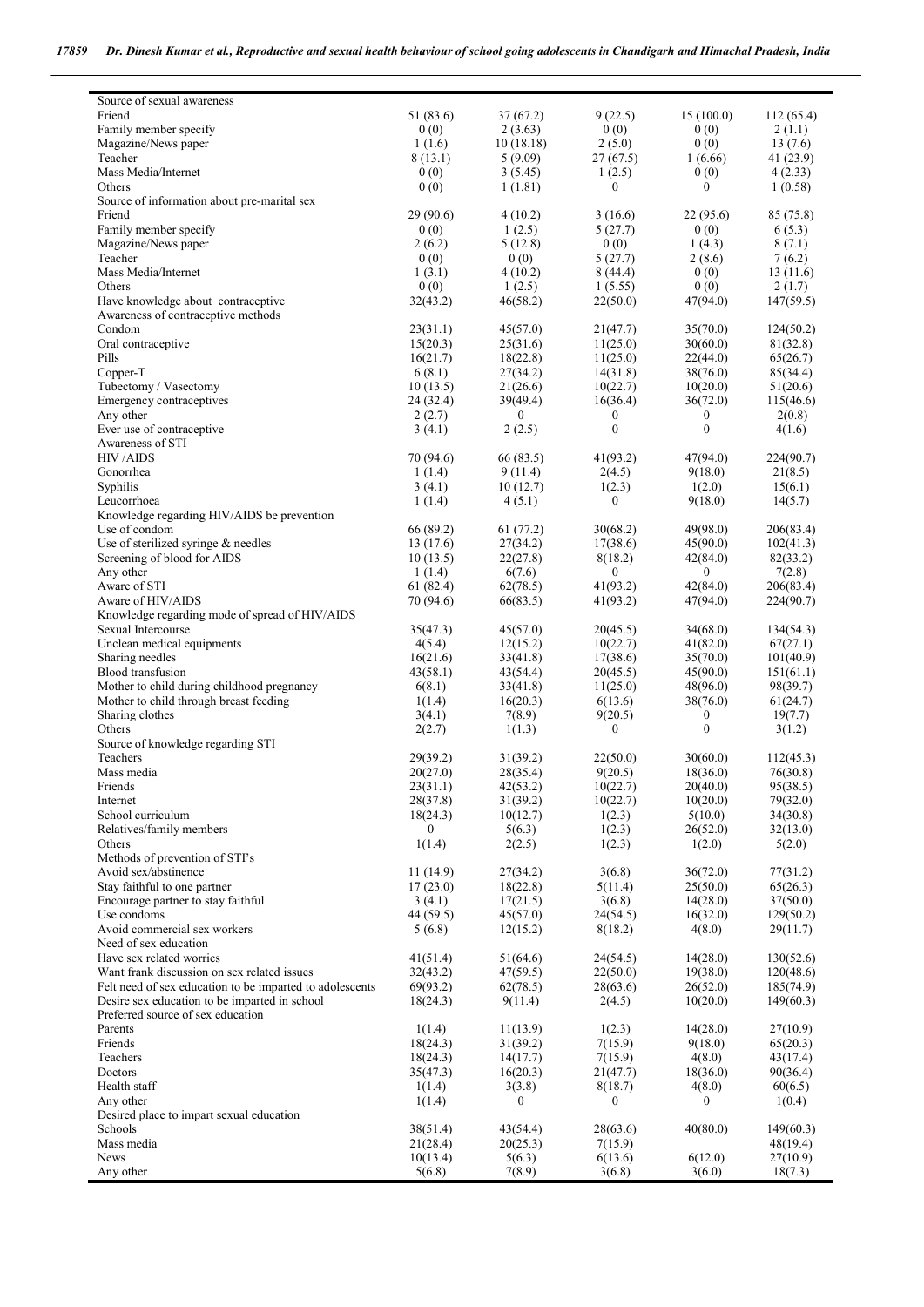In the present study, Overall 57.5% respondents were aware of contraceptives. Awareness regarding emergency contraception was found to be quite high 46.6%. Awareness regarding HIV/AIDS was found to be 90.7%. In this study about 19% discussed problems of nightfall and this problem was also among major reproductive health problems to be discussed by boys of Himachal Pradesh (Kumar *et al*., 2008). Only a small proportion (1.6%) of respondents in our study reported use of contraception unlike 6% boys who reported use of a contraceptive method indicating existence of pre-marital sexual activity in an earlier study (Kumar *et al*., 2008). In a study (Aggarwal *et al*., 2000), knowledge regarding sexual intercourse, masturbation, contraception, and sexually transmitted diseases was satisfactory among 70%, 74.8%, and 92.6% of the respondents respectively. Discussions regarding sexual issues like sex related, material sexual abuse, teenage pregnancy and contraceptives, pre-marital sex etc. were also found quite prevalent. About 49% respondents wanted frank discussion on sex related issues.

Friends came out to be the main source of information about sex related issues in our study. In an earlier study (Aggarwal *et al*., 2000), on the knowledge, attitude and sexual behavior of adolescents of medical college students in India also, common source of knowledge about sex were found to be friends. In a study conducted among adolescent girls, almost half of the subject had no knowledge on sexuality and almost another half did not want to share their knowledge on sexuality (Nesrin *et al*., 2011). A large proportion of respondents in the present study felt need of sex education be imparted as school curriculum mainly from doctors. Teachers were the least preferred source of imparting sex education. This could be attributed to parents and teachers who are frequently unwilling or unable to provide age-appropriate RH information and students are not comfortable with them in discussing their reproductive health related issues. This is often due to discomfort of teachers and parents about the subject or the false belief that providing the information will encourage sexual activity. These findings agree with an earlier study, wherein eighty-five percent strongly favored introduction of sex education at school level (Aggarwal *et al*., 2000). However, only one fifth could communicate with teachers, parents, and persons of the other gender about sex (Aggarwal *et al*., 2000).

Findings of our study strongly advocate need of Adolescent Reproductive and Sexual Health (ARSH) education. Adolescent sexual and reproductive health education is still a neglected issue in many countries (Santelli *et al*., 2003). Earlier reports also indicate that demand for sexual and reproductive health services by adolescents is increasing in developing countries (Hughes and McCauley, 1998; Cleland *et al*., 2012 and Blanc *et al*., 2009). In many places, this need is a result of a longer period of non-marital sexual activity, related to earlier menarche, later marriage, and greater economic opportunities for women, increased urbanization and liberalizing attitudes influenced considerably by modern mass communications. For many adolescents who need sexual and reproductive health services, such as appropriate information, contraception and treatment for sexually transmitted infections, these are either not available or are provided in a way that makes adolescents feel unwelcome and embarrassed. Optimal sexual and reproductive health education was recommended to apply a peer-based approach in reproductive health and sex education to the adolescents (Hobcraft and Baker, 2006 and Valvano, 2009). Need of developing strategies should be considered regarding developmental needs of age of the adolescents and their social context (Brieger *et al*., 2001 and Magnani *et al*., 2002). Present study provides evidence that addressing the needs of adolescents is a challenge that goes well beyond the role of health services alone.

## **Conclusions and Suggestions**

Adolescents were found to be facing several reproductive and sexual health issues. They were prone to various reproductive health problems like sexual exposures, high risk sex behavior/ indulging in unprotected sexual activities, misconceptions regarding sexual activities, lack of knowledge regarding contraception etc. Study concludes that reproductive and sexual health issues of adolescents need to be addressed properly their behavior is hazardous and there is felt need of sex education to be imparted at school levels by health staff. Addressing these may provide health benefits in terms of delaying age at marriage, reducing incidence of teenage pregnancy, and reduction of unsafe sexual behavior etc. Addressing the needs of adolescents is a challenge that goes well beyond the role of health services alone. A holistic approach for creating awareness in a scientific manner which can cope with societal contexts should be adopted for improving their sexual and reproductive health. Adolescent friendly health initiatives (AFHI) like "mentoring" may be attempted for this purpose.

## **Acknowledgements**

The present paper is based upon some work conducted during Short Term Fellowship/Training in Indian Institute under HRD Scheme of Department of Health Research (DHR), Ministry of Health and Family Welfare, Govt. of India availed at NIMS New Delhi. I owe my sincere thanks to the Department of Health Research, Ministry of Health and Family Welfare, Govt. of India for award of this Short Term Fellowship/ Training. Authors acknowledge co-operation from all participants and also the assistance in field survey provided by the project staff Ms Nisha Rana, Ms Nisha Sharma, Ms Jaspreet, Ms Laxmi, Ms Ashima and Mr Neeraj working in the Department of Community Medicine, Govt. Medical College and Hospital (GMCH), Chandigarh India.

## **REFERENCES**

- Aggarwal, O., Sharma, AK., Chhabra, P. 2000. Study in sexuality of medical college students in India. *Journal of Adolescent Health*, Vol 26, Iss3, pp 226-229.
- Aggarwal, O., Sharma, AK., Chhabra, P. 2000. Study in sexuality of medical college students in India. *Journal of Adolescent Health*, Vol 26, Iss3, pp 226-229.
- Alexander, B., Mcgrew, MC., Shore, W. 1991. Adolescent Sexuality issues in office practice. *Am. Fam Physician*, 44: 1273.14.
- DST Project Report, 2007. Awareness Regarding Family Planning Methods And Risks Involved With Teenage